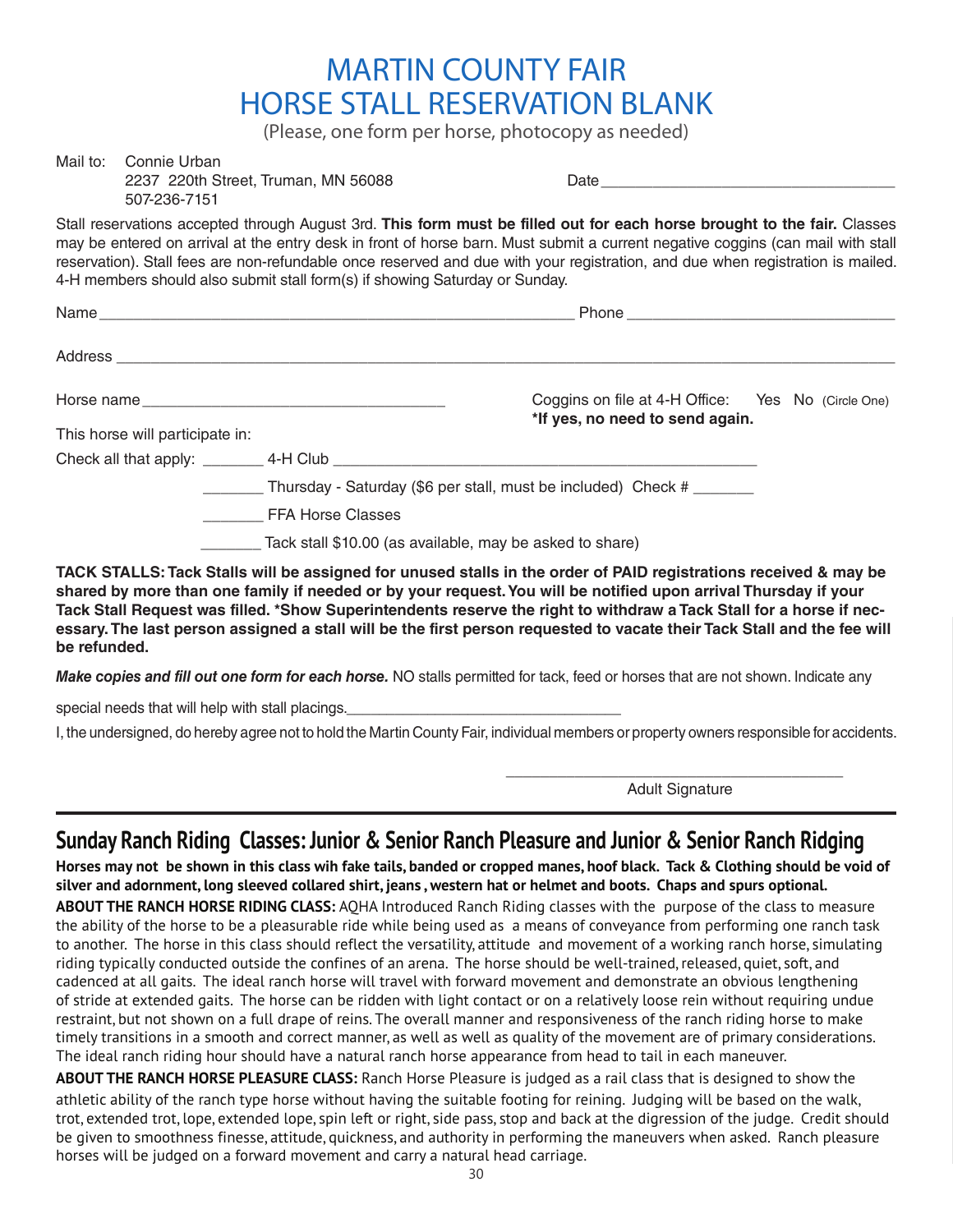## Horse Show **DIVISION E HORSES**

**SHOW SUPERINTENDENTS** Brad Sherman and Connie Urban **BARN SUPERINTENDENTS** Brad Sherman and Bob Stromberg **SCHEDULE** 

## **GENERAL RULES AND POLICIES**

**Special rules pertaining to individual horse shows are in addition to General Rules.**

- 1. Open Ranch Rodeo 5:00 p.m. Wednesday
- 2. 4-H Horses enter 9:30 a.m. to 6:00 p.m. Thursday.
- 3. FFA & Open Class Horses enter & register 9:30 a.m. to 6:00 p.m. Thursday.
- 4 4-H horse halter and performance classes 8:30 a.m. Friday.
- **5. FEES \$12.00 Jackpot, \$3.00 per entry or \$6.00 pairs Saturday & Sunday Shows**
- 6. FFA Class fees \$2.00 per entry

reservation). Stall fees are non-refundable once reserved and due with your registration, and due when registration is mailed.

- 7. FFA & Open Class Performance Horse Show 8:30 a.m. Saturday.
- 8. Society Horse Show 8:30 Sunday
- 9. All Horses released 6:00 p.m. Sunday. Stalls **MUST** be cleaned before leaving the fair. Leaving early or dirty stalls may result in forfeit of premiums.
- 10. Open Class & FFA Horses Stall Fee \$6.00 per stall.
- 11. Enteries are limited to space available and stalls are to be allocated **NOTE: HORSE STALL RESERVATION BLANK ON PAGE 30**

under the jurisdiction of the superintendents of the department.

- 12. No exhibitor may show more than 2 enteries per lot. Once per lot Sunday.
- 13. Horses may be required to be presented to the Fair Veterinarian for inspection.
- **14. MUST submit a copy of current negative coggins for each horse.**
- 15. Exercise area and time to be designated by the Superintendents.
- 16. Please refrain from riding your horse in the barns, in front of the barns or any place where people are afoot.
- 17. In barn, horses exit east end of the barn. On deck performance horses, stay on the east side of the arena and enter the south arena door.
- 18. Failure to comply with the above rules may result in withheld premiums.
- 19. Not Responsible for Accidents